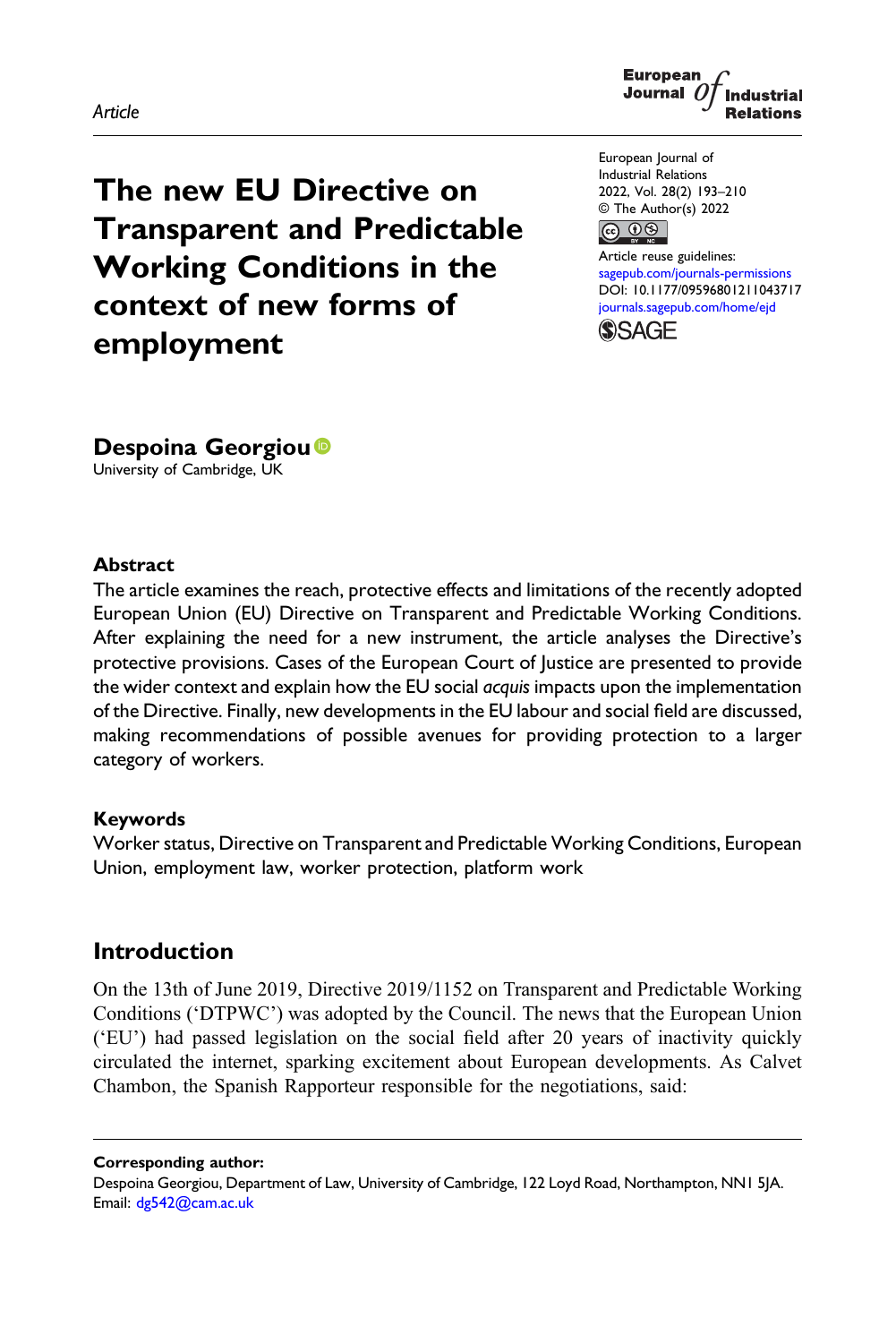'[t]his is for the people of on-demand contracts, zero-hour contracts, Uber, Deliveroo, Cabify, these kinds of new jobs. The clickers for instance that work at home (or) at different times. [...] Thanks to this Directive [...] all these workers who have been in limbo will now be granted minimum rights [and], from now on, no employer will be able to abuse the flexibility in the labour market' ([Multimedia Centre, 2018\)](#page-16-0).

How far does the protection of the DTPWC extend? Has it succeeded in updating the European labour framework? What are its shortcomings and how can they be mitigated? This article sets out to examine the recent DTPWC with a view to determining its potential impact upon EU labour and social protection legislation. After giving a brief overview of how the Directive came about and the reasons that led to its adoption (The Need for Regulation), the article critically discusses the Directive's protective provisions (The Personal Scope of the DTPWC: Reach, Protective Effects and Limitations). Particular emphasis is paid to the personal scope of the DTPWC and its deficiencies. In this context, cases from the European Court of Justice ('ECJ' or 'the Court') are analysed to demonstrate the social acquis in the area and explain how it impacts the implementation of the Directive. Finally, the article discusses recent regulatory developments in the labour field and proposes ways forward.

## The need for regulation

The previous instrument regulating workers' right of information was the Written Statement Directive ('WSD') 91/533/EC. Adopted back in 1991, it stipulated that employers have to provide employees with core information on the conditions applicable to their employment relationship within 2 months of their starting date. That instrument, however, allowed for a lot of leeway and was fit for a different era when most workers satisfied the archetypical paradigm of an employee who works under an open-ended contract of employment for one principal throughout their life. As the REFIT evaluation [\(European Commission, 2017b](#page-15-0)) revealed, the WSD was no longer effective due to the following reasons: (i) the 2-month deadline impeded transparency, increasing the potential for undeclared work and abuse of employee rights; (ii) the enforcement mechanism was ineffective as it did not regulate means of redress or sanctions for non-compliance and (iii) the information package prescribed was insufficient. Particular problems were created by the lack of information regarding precise working time.

The most pressing issue, however, identified in the REFIT document was the lack of clarity regarding the categories of workers covered by the Directive. As the Impact Assessment noted, 'the EU labour law *acquis*, including but not limited to the WSD, does not apply uniformly to all workers, creating disparities and leading to inequalities in terms of working conditions and protection in general' ([European Commission, 2017c:](#page-15-1) 17). For instance, even though positive developments like the ones in [Danosa \(C-232/09\)](#page-17-0) and [Balkaya \(C-229/14\)](#page-17-1) suggest that senior managerial executives should be treated as 'workers' for the purposes of the Pregnant Workers (92/85/EEC) and Collective Redundancies (98/59/EC) Directives, comparative legal research shows that people in management functions are not considered employees in Sweden [\(European Commission,](#page-15-0)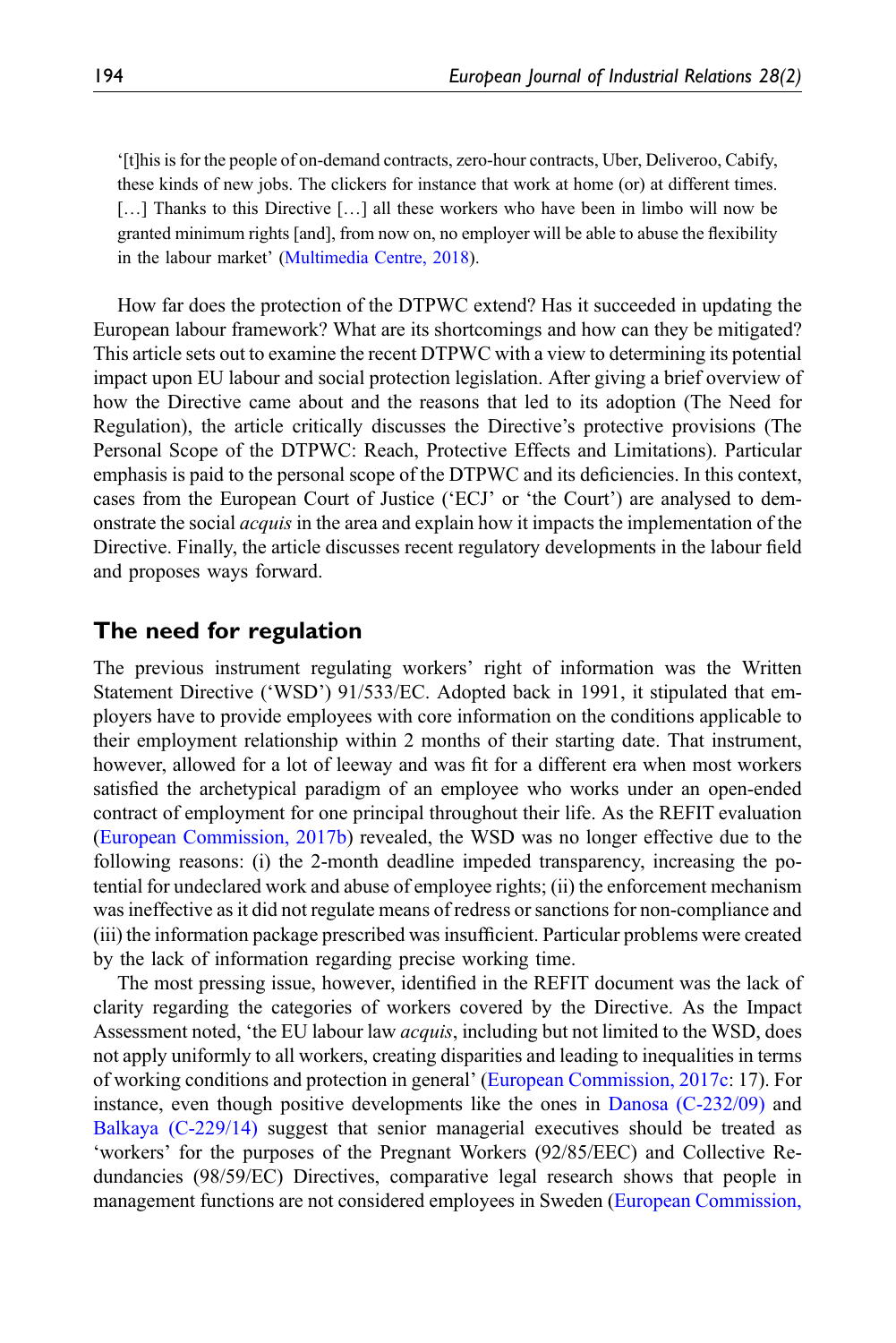[2017b\)](#page-15-0). Moreover, despite the ECJ's rulings requiring Member States ('MS') to apply the Directives consistently across the private and the public sector ([C-212/04, Adeneler;](#page-17-2) [C-](#page-17-3)[53/04, Marrosu and Sardino](#page-17-3)), public servants were found not to fall within the definition of employee in Lithuania and Austria ([European Commission, 2017b](#page-15-0)). Finally, while trainees ([C-229/14, Balkaya\)](#page-17-1) and researchers on a doctoral grant [\(C-94/07, Raccanelli\)](#page-17-4) have at times been treated as workers for the purposes of free movement and equal treatment provisions, there is still a long way to go before these and other categories of vulnerable workers (i.e. apprentices and domestic workers) receive any labour law protection worthy of the name.

While, the EU's competence in the social policy field is limited to the adoption of minimum requirements for gradual implementation (Article 153 TFEU), it is evident that the vast heterogeneity of national approaches *apropos* who is covered by the Directive can lead to the invigoration of social dumping practices and the creation of two-tier markets within the EU. As the Impact Assessment noted,

'where the regulatory framework is weak and patchy across MS […] there is a risk of race to the bottom in standards applying to new forms of work. [The] increasingly divergent and even contradictory national solutions, create regulatory loopholes when viewed from an EU perspective, leading to inequality in the protection of workers and their living conditions. Eventually it could affect the quality of the workforce, the relative competitiveness of employers, companies and MS, and the functioning of the EU internal market' [\(European](#page-15-1) [Commission, 2017c](#page-15-1): 30).

The uncertainty regarding coverage has been exacerbated in recent years by the emergence of new and atypical forms of work. New types of employment have been introduced (or have become more prevalent) such as zero-hours contracts, employee sharing, ICT-based mobile work, voucher-based work, interim management, portfolio and crowd work [\(Eurofound, 2015](#page-15-2)). While the standard contract of employment still remains the predominant form of work organisation, its social importance has been declining as an increasing number of firms are resorting to franchising and outsourcing. The data are revealing: half of all the new jobs created in the last 10 years have been non-standard, leaving over 25% of the EU workforce engaged in casual forms of work [\(European](#page-15-1) [Commission, 2017c\)](#page-15-1). The number of workers on contracts lasting less than a month, for instance, has increased from 373,000 in 2002 to 1.3 million in 2016, with a large number of people (3.8 million) working less than 8 h per week [\(European Commission, 2017c\)](#page-15-1).

The advent of the platform economy has made matters even more complicated. Millions of on-demand workers are nowadays channelled through online platforms for the execution of all kinds of tasks. The platforms often claim to be nothing more than mere labour market intermediaries, bringing together demand with supply. By classifying individuals as self-employed instead of workers they are able to gain significant profits for themselves while bypassing labour and social security legislation. In reality, the platforms exercise 'decisive influence' over the providers' activities ([C-434/15, Elite Taxi](#page-17-5); [C-320/](#page-17-6) [16, Criminal Proceedings Against Uber France](#page-17-6)). More particularly, they often determine the price of the provided services and can unilaterally alter the workers' expected rate of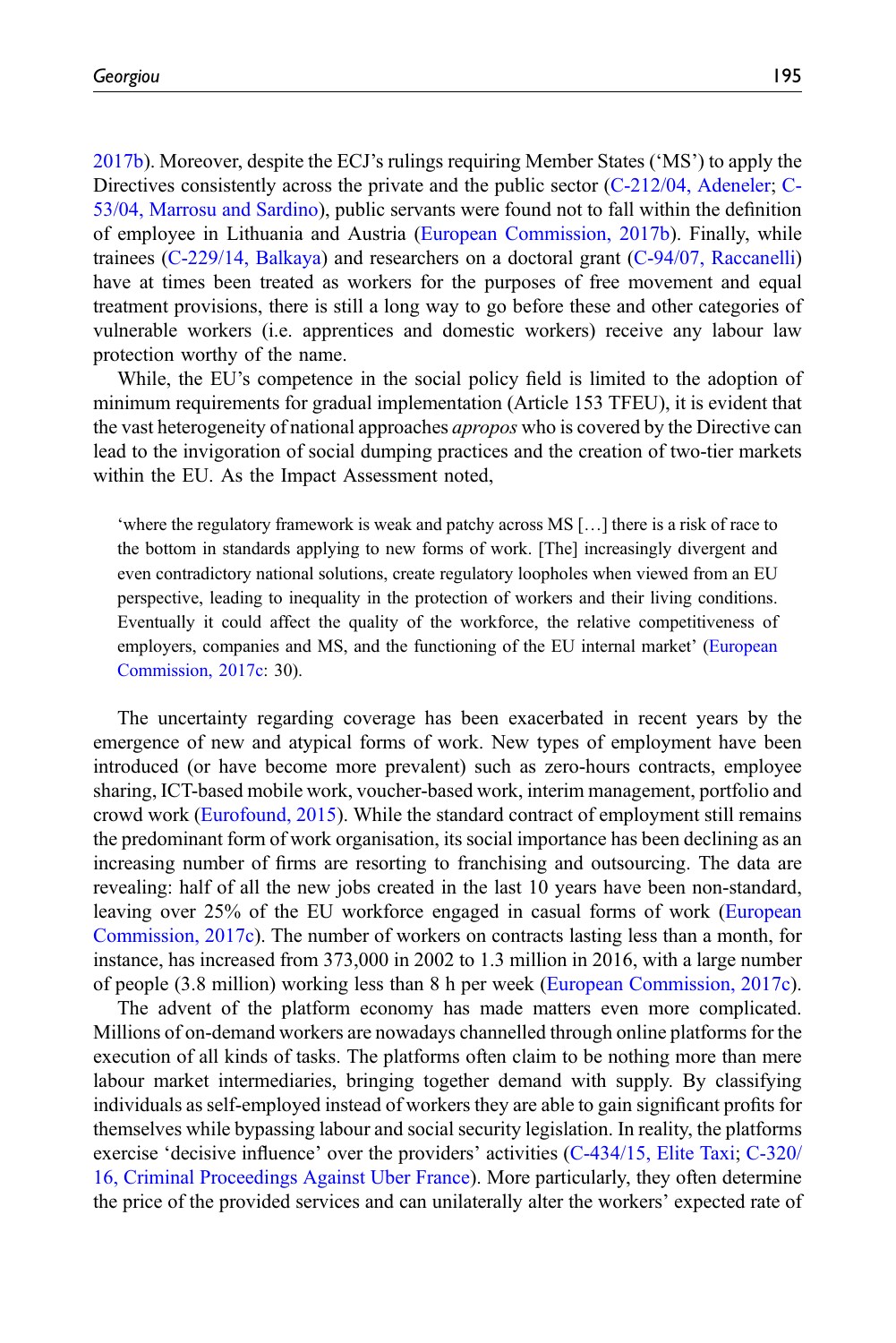return by altering *ad hoc* the level of commission retained (Todoli[-Signes, 2017\)](#page-16-1). Furthermore, platforms often insert cumbersome exclusivity or non-circumvention clauses and usually set minimum quality standards for service, strict branding requirements and rules of conduct ([Cherry and Aloisi, 2017;](#page-15-3) [Irani, 2015](#page-16-2)). To monitor workers, platforms use geolocation devices and customer-led ratings ([Aloisi, 2016](#page-15-4)). If individuals fall below a certain threshold set by the platform, they might get penalised. MTurk and Uber, for instance, are known to suspend workers who do not maintain a high acceptance rate [\(Sanders and Pattison, 2016](#page-16-3); [Stefano De, 2016\)](#page-16-4). Even if one's account is not deactivated, however, there are other ways in which platforms can penalise individuals. Algorithmic management can push workers who decline task offers to the bottom of the option list, meaning that they get less work and get paid less for it ([Prassl, 2018](#page-16-5)).

Apart from controlling workers, platforms also use their power to pass down businessrelated costs to them. Under many contracts for platform work, individuals are called upon to shoulder material and human capital investment, redeployment and maintenance costs [\(Georgiou, 2021](#page-16-6)). More particularly, individuals often have to provide and maintain their own equipment (i.e. vehicle and cleaning equipment) at a certain standard set by the platform and also have to pay for their own petrol, insurance, tax and potential leasing costs ([Aloisi, 2016](#page-15-4)). Furthermore, platform workers are 47% less likely to receive training than their permanently employed counterparts ([Eurofound, 2015](#page-15-2)) and hence have to invest in their own training in order to remain competitive in this volatile labour market. Moreover, under many of these contracts, individuals are called upon to shoulder heightened health and safety costs as well as third-party liability costs [\(Georgiou, 2021\)](#page-16-6). The low and unstable incomes associated with platform work combined with the long and irregular working hours have been linked to high levels of stress, anxiety and depression [\(Kleppa et al., 2008\)](#page-16-7). These psychological health conditions place extra strain on workers, often leading to physical health problems and hence, heightened health and safety expenses [\(Caroli and Godard, 2016](#page-15-5)). ICT-based mobile workers, for instance, are often responsible for the health and safety conditions of the environment they work in, while platforms workers are responsible not only for their own health and safety, but also for that of their 'customers' [\(Eurofound, 2015;](#page-15-2) [Kuhn, 2016](#page-16-8)). Some contracts for platform work, for instance, include clauses under which the platform absolves itself from any liability for damages incurred to third parties and to the workers in the course of the performance of their tasks (Todolí[-Signes, 2017\)](#page-16-1).

Those affected the most by the recent shift towards casualisation are the most vulnerable: the less-educated and lower-skilled, the women and the young [\(European](#page-15-1) [Commission, 2017c](#page-15-1)). With little bargaining power and very few viable alternatives, these workers often have no choice but to accept the employers' exploitative terms. Empirical research, for instance, shows that involuntary casual work has risen 5.3% in the last 9 years ([European Commission, 2017c](#page-15-1)), as an increasing number of enterprises are taking advantage of these newly developed forms of work to push the costs of doing business onto the shoulders of workers. It is not an uncommon phenomenon, for instance, for people working under permanent contracts of employment to be asked to set up a limited company as the legal vehicle for the supply of their services in order not to lose their jobs completely. Therefore, a new category of workers has emerged that consists of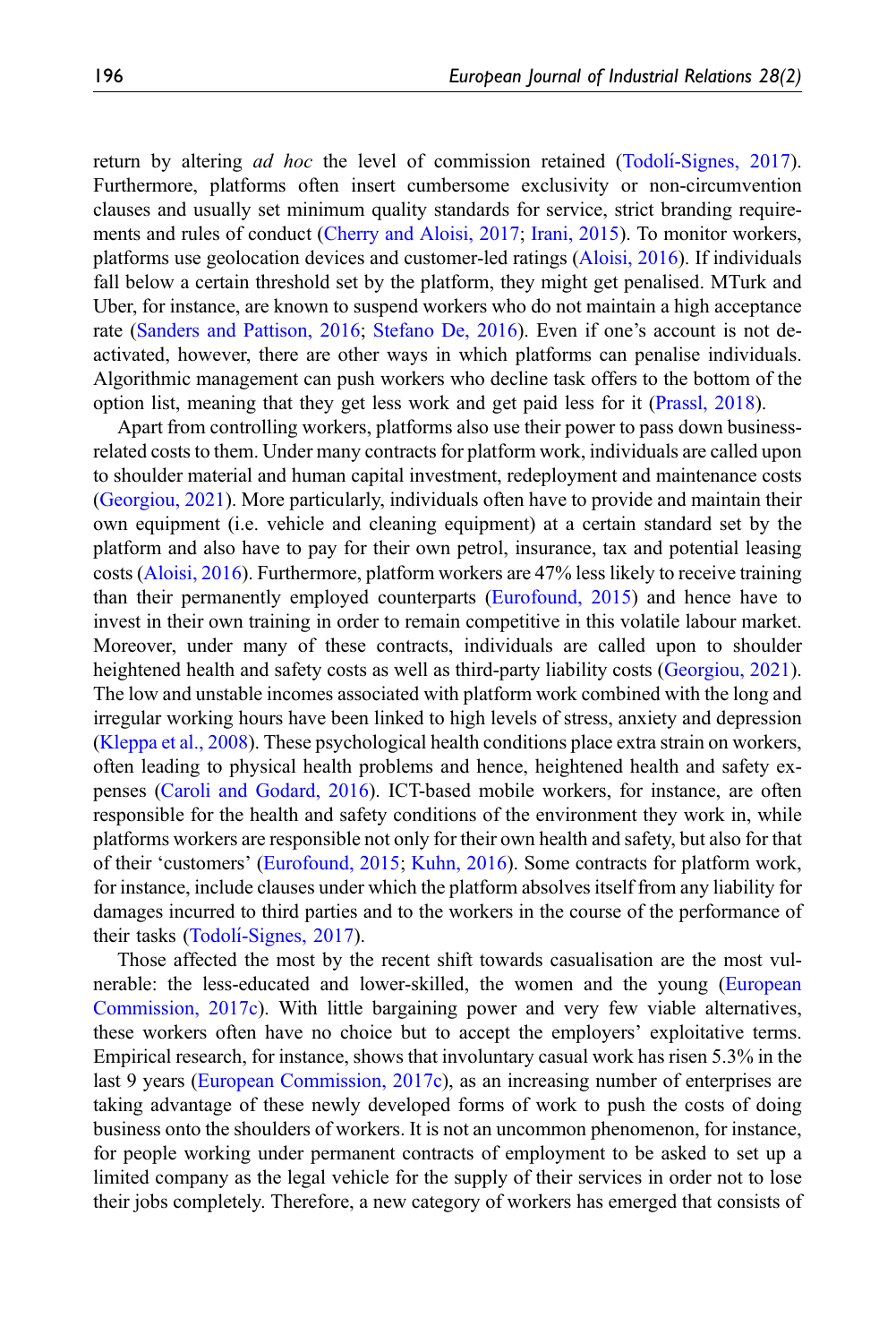those who formally appear to be self-employed but are rather substantively and economically dependent on a single principal for subsistence (Böheim and Muehlberger, [2006;](#page-15-6) [OECD, 2014\)](#page-16-9).

These labour market developments have superceded the EU legal framework, leaving many persons standing uncomfortably in the 'grey area' between employment and selfemployment [\(Perulli, 2003;](#page-16-10) [Supiot, 2001\)](#page-16-11). To mitigate these issues, the Commission put forward in 2017 a proposal for the revision of the WSD with a view to 'clarify its scope of application' and with it the concept of 'worker', '[and] to define core labour standards for all workers' ([European Commission, 2017a:](#page-15-7) 8, 4). After a short period of gestation, the new DTPWC was adopted in June 2019, repealing the old instrument. The next section analyses the scope and protective effects of the new Directive.

# The personal scope of the DTPWC: Reach, protective effects and limitations

According to Article 1(2), the Directive applies to 'every worker in the Union who has an employment contract or employment relationship as defined by the law, collective agreements or practice in force in each MS'. Like most Directives in the social field, the DTPWC reserves the scope-defining exercise for domestic jurisdictions: each MS is responsible for determining the categories of workers the Directive applies to. An important caveat, however, is introduced: when assessing 'worker' status, national judges and legislators have to take into account the case law of the ECJ. By recalling some of the Court's most prominent judgments [\(C-66/85, Lawrie-Blum](#page-17-7); [C-428/09, Union Syndicale](#page-17-8) [Solidaire Isère;](#page-17-8) [C-229/14, Balkaya;](#page-17-1) [C-413/13, FNV Kunsten;](#page-17-9) [C-216/15, Ruhrlandklinik\)](#page-17-10), the DTPWC emphasises the importance of the ECJ's jurisprudence for the transposition of the Directive into domestic jurisdictions. As the Preamble notes, provided individuals meet the 'worker' criteria set by the Court, national trainees, apprentices and portfolio, ondemand, intermittent, voucher-based and platform workers fall under the protective ambit of the Directive. What are the criteria individuals have to meet to satisfy the ECJ's 'worker' definition?

# The social acquis

Even though the ECJ has warned that the term 'worker' may not always have the same meaning when it is used in the Treaties, ever since [Hoekstra \(C-75/63\)](#page-17-11) the same definition has been consistently used in the Free Movement of Workers ('FMW') field (Article 45 TFEU). In the seminal case of [Lawrie-Blum \(C-66/85\)](#page-17-7) the Court held that 'the essential feature of an employment relationship is that, for a certain period of time, a person performs services for and under the direction of another in return for which he receives remuneration' (para 17). Three criteria have thus emerged as relevant for the assessment: (a) the performance of effective and genuine economic activities; (b) remuneration and (c) subordination. Most activities would satisfy these requirements provided that they are not carried out on such a small scale so as to be regarded as purely marginal or ancillary ([C-53/](#page-17-12) [81, Levin\)](#page-17-12) or merely as a means of rehabilitation ([C-344/87, Bettray\)](#page-17-13). Remuneration is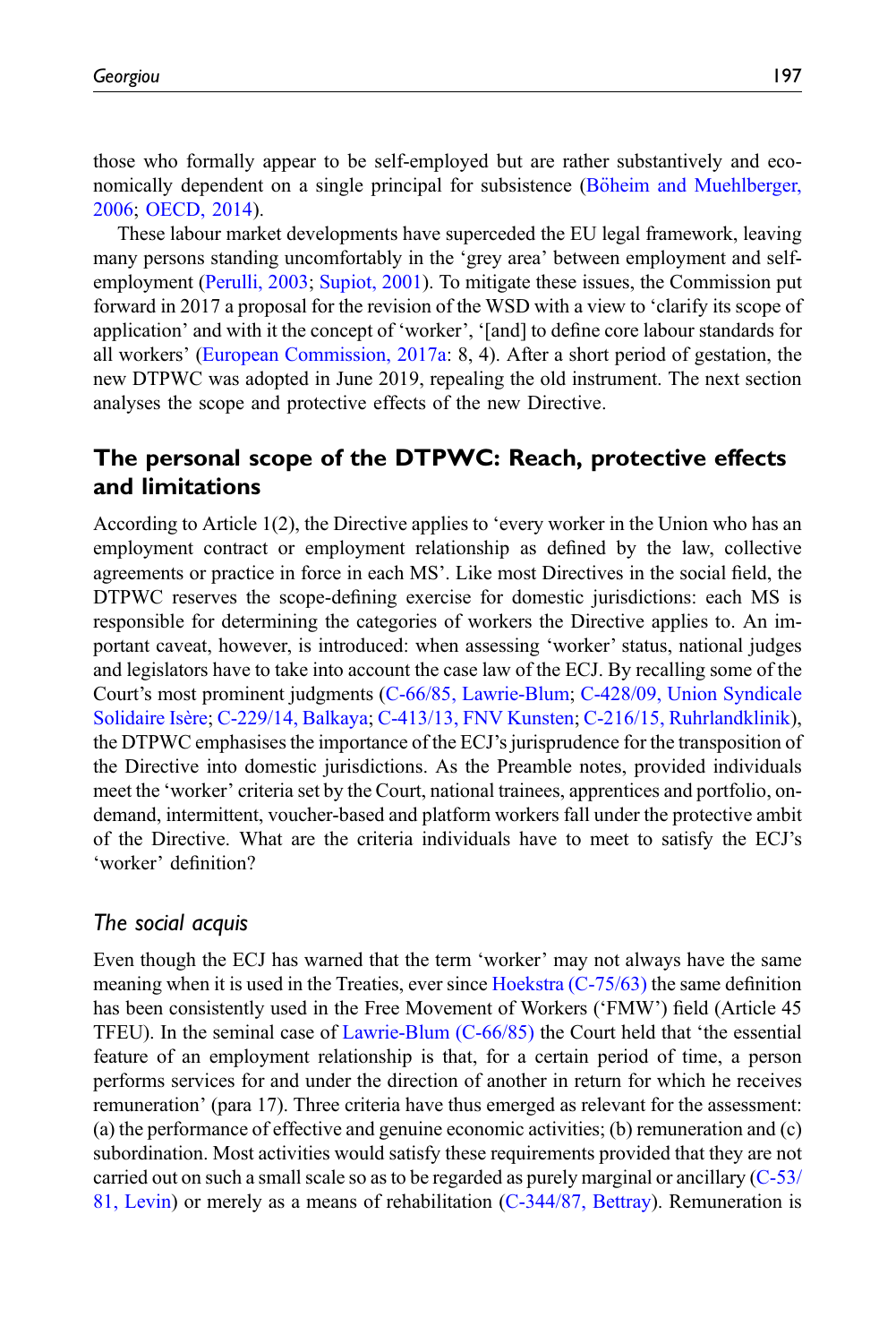also needed, but the level of income or its origin is not important ([C-139/85, Kempf\)](#page-17-14). In general, the ECJ has developed a broad and autonomous definition of 'worker' in the FMW context that cannot be interpreted narrowly.

It has also brought this definition into other areas of EU law such as the equal pay provisions of the Treaty (Article 157 TFEU). In [Preston \(C-78/98\),](#page-17-15) for instance, a case concerning equal pay claims for work of equal value, the ECJ accorded 'worker'status to persons holding intermittent contracts of employment, while in [Allonby \(C-256/01\)](#page-17-16) it did not hesitate to deal with bogus self-employment. The case concerned the working status of an hourly-paid lecturer who was made redundant from the University she was working at. She was then immediately re-hired by the same institution as 'self-employed' through an intermediary agency, only to find out that her pay had diminished and was now lower than that of the male lecturers employed by the University. The ECJ held that attention should be paid to the *de facto* working relationship between the parties and not its legal characterisation in the contract. Persons who are formally classified as 'self-employed' under domestic legislation can still be considered 'workers' under Article 157 TFEU if their independence is merely notional. This would be the case, in particular, if the persons do not have the freedom to choose the timetable, place and content of their work. If, after looking at all the facts of the case, national judges think that the persons are, in reality, subordinate to their principal, they should re-classify them as 'workers'.

Apart from the FMW and equal pay provisions of the Treaty, the Lawrie-Blum 'worker' definition has also been used to inform the personal scope of those labour and social law Directives that do not expressly defer to domestic definitions. In cases concerning the personal scope of the Pregnant Workers (92/85/EEC), Working Time (2003/ 88/EC), Information and Consultation (2002/14/EC) and Collective Redundancies (98/ 59/EC) Directives, the Court has relied on the Lawrie-Blum formula to provide protection to categories of workers that have unjustifiably been excluded from national 'worker' definitions.

Expansive rulings have also been delivered on the personal scope of most social law Directives that explicitly defer to domestic definitions. O'[Brien \(C-393/10\)](#page-17-17), for instance, was a case concerning the exclusion of a judge from the personal scope of British legislation implementing the Part-Time Work Directive (97/81/EC). After recognising that Directive 97/81/EC allows MS to determine the beneficiaries of its protective provisions, the Court noted that this discretion 'is not unlimited' but is fettered by the MS' obligation to 'respect the effectiveness of the Directive and the general principles of European law' (para 34). MS hence cannot arbitrarily remove protection from categories of workers that would, otherwise, be protected.

The effectiveness principle has also been used in cases concerning the personal scope of the Temporary Agency Work Directive (2008/104/EC). In Ruhrlandklinik, for instance, a case concerning the exclusion of Red Cross nurses from the German legislation transposing Directive 2008/104/EC, the ECJ held that 'the EU legislature did not leave it to the Member States to define [the] concept [of 'worker'] unilaterally but specified the contours thereof in Articles  $3(1)$  (a) and  $3(1)$  (c) of the Directive' (para 32). MS, thus, could not inordinately and unjustifiably restrict the scope of its protective provisions by adopting a very narrow 'worker' definition. Recalling its earlier judgment in [Danosa \(C-](#page-17-0)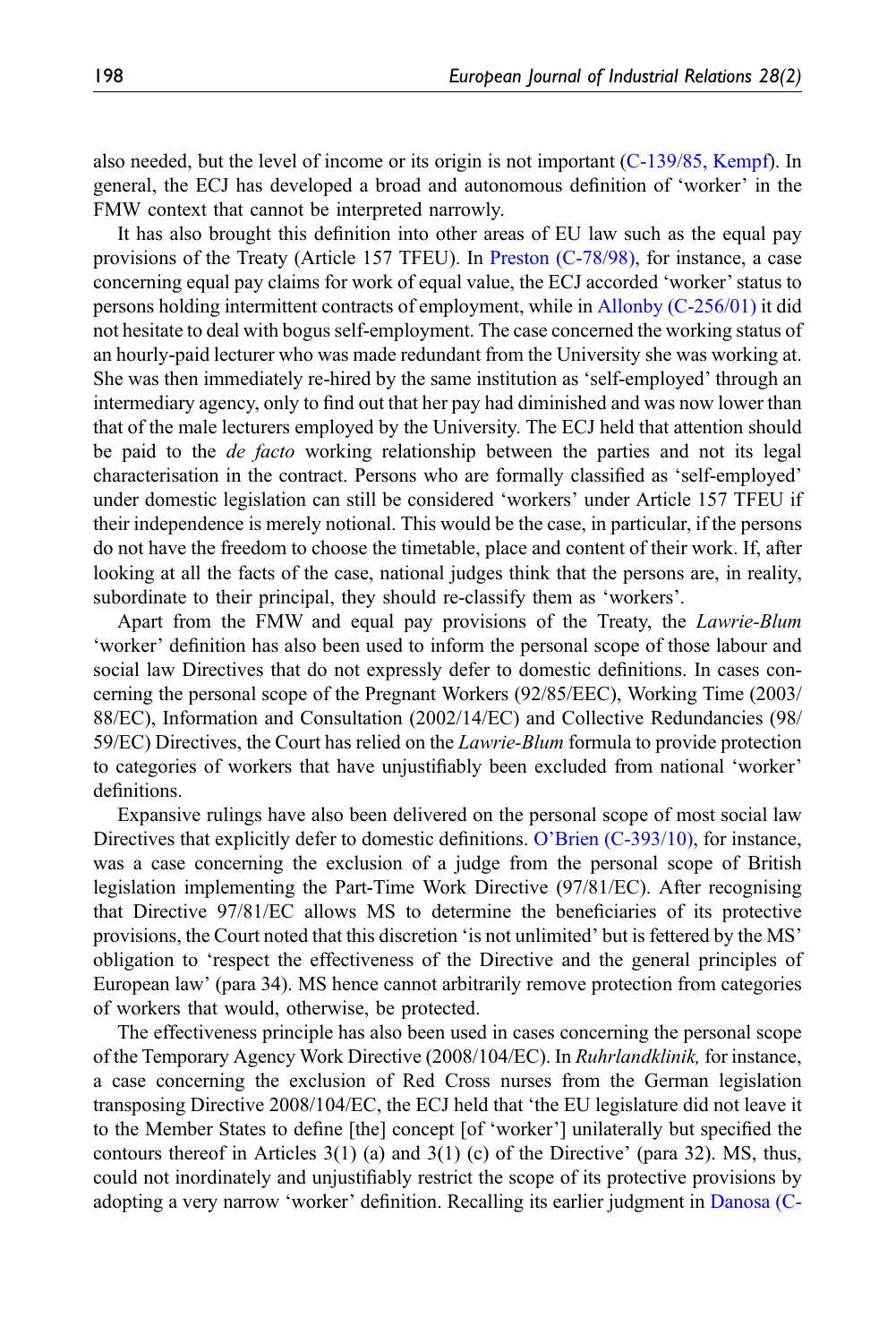[232/09\),](#page-17-0) the ECJ concluded that the concept of 'worker' under the Temporary Agency Work Directive 'must be interpreted as covering any person who […] for a certain period of time, performs services for and under the direction of another person, in return for

which he receives remuneration' (para 43). Similar expansive judgments have been delivered in the context of the Fixed-Term Work Directive (1999/70/EC). In [Adeneler \(C-212/04\),](#page-17-2) for instance, the Court employed l' effet utile principle to accord 'worker' status to persons engaged in successive fixedterm contracts of employment in the public sector. In general, and despite the strong textualist argument, the ECJ's action in this area has been, overall, worker-protective. As Kountouris notes, 'the Court is increasingly steering the scoping provisions [of the Directives] in ways that are pushing towards convergence' ([Kountouris, 2018](#page-16-12): 202) and does so, notably, whenever the national nomenclature deprives *de facto* workers of their labour rights rendering the transposition of the relative Directive incomplete.

Finally, the expansive FMW 'worker' definition has also been used in other areas of EU law such as the Free Movement of Services and Competition Law provisions of the Treaty. After repeating verbatim that for the purposes of Articles 56 and 101 TFEU, a 'worker' is also 'any person who performs services for and under the direction of another in return for which he receives remuneration'  $(C-151/04$  and  $C-152/04$ , Nadin and Durré: para 3; [C-22/98, Becu:](#page-17-19) para 26, respectively); the Court draws a distinction between 'workers' and 'self-employed persons–undertakings'. If one is a 'worker', they are not a 'self-employed person–undertaking' and vice versa. Hence, for the purposes of EU Labour Law, Free Movement of Services and Competition Law provisions of the Treaty, a common and autonomous definition of 'worker' has emerged that relies on the *Lawrie-*Blum formula of subordination [\(Georgiou, 2021](#page-16-6); [Lianos et al., 2019](#page-16-13)).

In this context, 'subordination' has traditionally been understood as referring solely to the control of the employer over the workers' activities. More particularly, the employment relationship has been viewed as a hierarchical structure with democratic deficits under which the employer must be in a position of power so as to dictate 'the type of work and tasks to be executed, the manner in which that work or those tasks are to be performed, and the time and place of work' [\(C-270/13, Haralambidis](#page-17-20): para 33). The 'control' exercised by the employer, however, does not have to be direct or absolute – more subtle forms of power relations have, at times, been taken into consideration as well. In [Danosa](#page-17-0) [\(C-232/09\),](#page-17-0) for example, a Latvian case concerning the exclusion of a pregnant member of the board of directors of a capital company from the personal scope of Directive 92/85, the Court interpreted the notion of 'subordination' as more than just the superior's right to micro-manage how work is being done. It stressed that it can effectively amount to a power of 'direction or supervision', especially when such workers are 'an integral part' of the company they provide services to. Miss Danosa thus had to be considered a 'worker' because she had to report to the supervisory board and to cooperate with it.

On top of 'control', the ECJ has more recently been paying attention to another criterion, namely the 'assumption of business risks' [\(Georgiou, 2021](#page-16-6)). [Agegate \(C-3/87\),](#page-17-21) for instance, was a FMW case concerning fishermen on British vessels whose salary was calculated on the basis of a share from the proceeds of their catches. The Court held that the sole fact that persons are paid a 'share' and that their remuneration may be calculated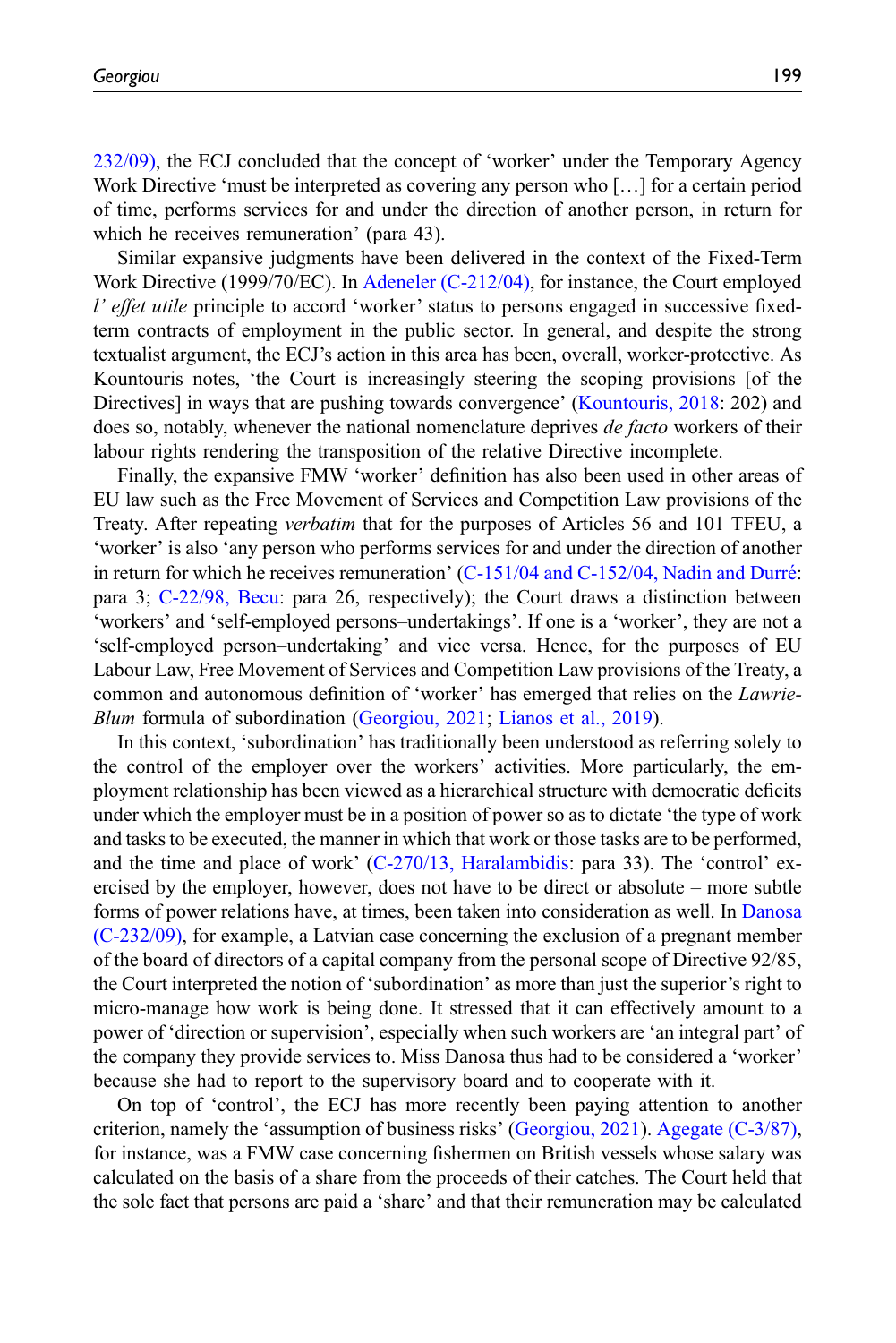on a collective basis is not enough so as to deprive them of their 'worker'status. Instead, what matters is whether the persons are 'sharing the commercial risks of the business' (para 36). Similar pronouncements were later made in [Becu \(C-22/98\).](#page-17-19) Following AG Colomer's suggestion, the ECJ decided that the dockers in question were 'workers' and not 'self-employed persons–undertakings' because they were under the control of their principal and did not take on any business risks. The criterion of 'business risk-assumption' has since been used in a number of cases concerning the classification status of customs agents [\(C-35/96, Commission v Italy\)](#page-17-22), doctors [\(C-180 to 184/98, Pavlov\)](#page-17-23), lawyers  $(C-309/99,$  Wouters) and chartered accountants  $(C-1/12,$  Ordem dos Té[cnicos](#page-17-25) Ofi[ciais De Contas\)](#page-17-25). In all these instances, the ECJ found that the persons in question were not 'subordinate' to their principal because they 'assumed the financial risks involved in the exercise of [their] activity', meaning that, if there was 'an imbalance between expenditure and receipts, they [had to] bear the deficit' ([C-35/96, Commission v Italy](#page-17-22): para 37).

The same criterion has more recently been used in competition and labour law cases concerning disguised employment. [FNV Kunsten \(C-413/13\),](#page-17-9) for instance, was an Article 101 TFEU case concerning, inter alia, the status of substitute orchestra musicians as 'workers' or 'self-employed persons–undertakings'. The Court took the time to give instructions to national judges on how to spot bogus self-employment. Recalling its previous jurisprudence in the labour field ([C-270/13, Haralambidis;](#page-17-20) [C-256/01, Allonby;](#page-17-16) [C-3/87, Agegate](#page-17-21)), the ECJ held that 'a service provider can lose his status of an independent trader, and hence of an undertaking, if he does not determine independently his own conduct on the market, but is entirely dependent on his principal, because he *does not* bear any of the financial or commercial risks arising out of the latter's activity' (para 33). Similar pronouncements were recently made in [B v Yodel \(C-692/19\).](#page-17-26) The case concerned the working status of B, a parcel delivery courier for Yodel, under the Working Time Directive (2003/88/EC). The ECJ found that, as a rule, persons will be considered 'self-employed' if they have discretion to: (a) use subcontractors or substitutes in the provision of their services; (b) accept or not accept the various tasks offered by their putative employer, or unilaterally set the maximum number of those tasks; (c) provide their services to any third-party, including direct competitors of the putative employer and (d) fix their own hours of 'work' within certain parameters and tailor their time to suit their personal convenience rather than solely the interests of the putative employer (para 45). A caveat, however, was introduced. Recalling its previous judgments in [Allonby \(C-256/01\)](#page-17-16) and [FNV Kunsten \(C-413/13\),](#page-17-9) the Court clarified that persons will lose their status as 'independent traders' 'if their independence is merely notional' (para 30). This would be the case, in particular, if the persons 'act under the direction of [their] employer as regards [their] freedom to choose the time, place and content of [their] work [and] do not share in the employer's commercial risks' (para 31). It was left up to domestic courts to ascertain whether the independence of B was real or whether he was, in fact, in a relationship of subordination with the putative employer.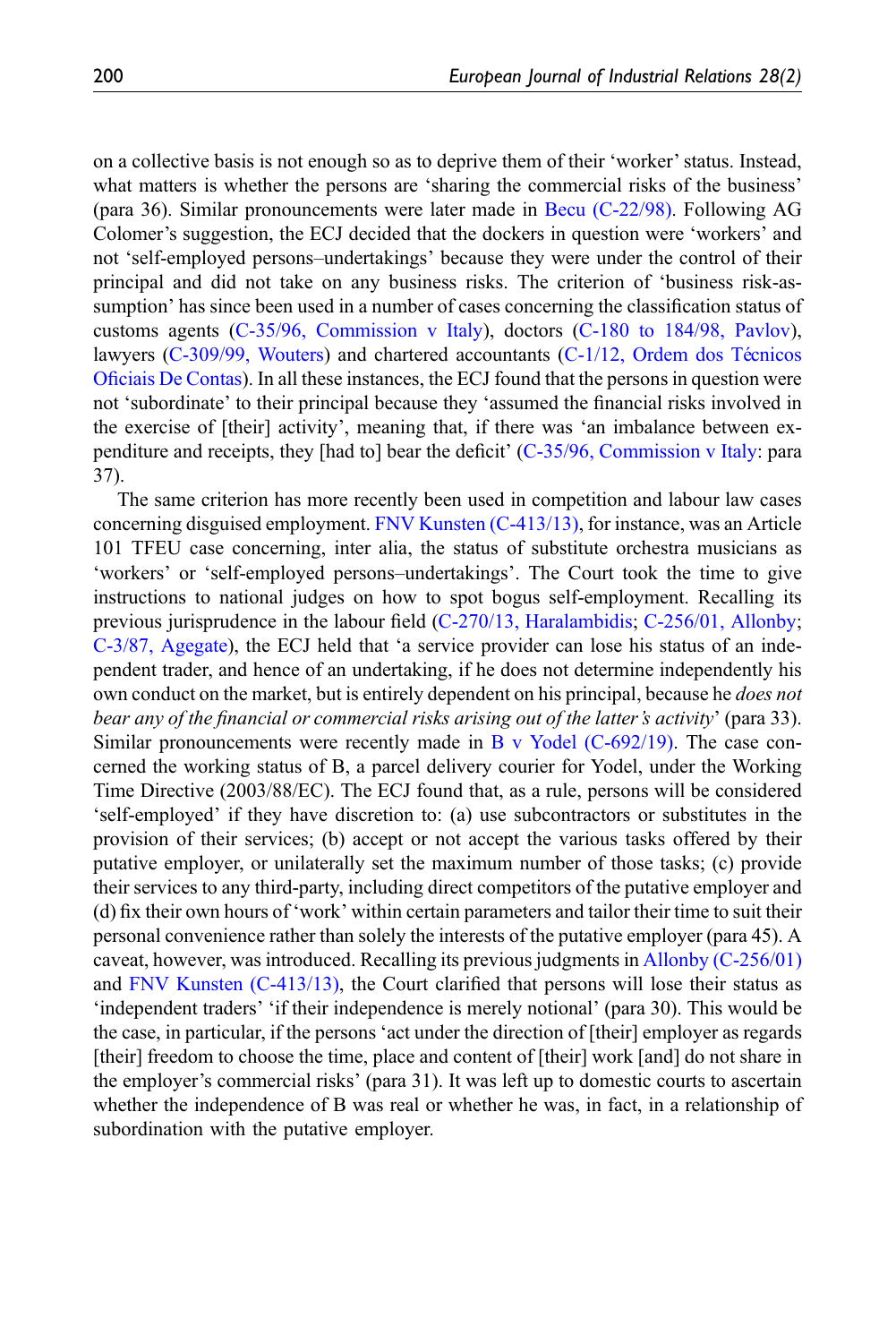### Assessment of the personal scope of the DTPWC

Having analysed the social *acquis* in the area, one can make the following observations. On the one hand, the new hybrid 'worker' definition has the possibility to broaden the scope of protection to include new categories of workers that were previously excluded from the personal scope of the WSD. The reliance on the ECJ's jurisprudence means that MS will not be able to unjustifiably remove protection from categories of workers that satisfy the 'worker' criteria set by the Court. National judges and legislators would have to take into account the ECJ's jurisprudence in the area and interpret the national legislation implementing the Directive accordingly. This would increase coverage and homogeneity between national approaches, providing for broader and more convergent definitions and hence, increased coherence, certainty, transparency and predictability within the EU labour market.

On the other, the 'hybrid' approach adopted by the Directive might create issues when it comes to its implementation. As [Bednarowicz \(2019](#page-15-8): 612) notes, 'the wording of this provision remains rather ambiguous and may prove difficult for the Member States not only to implement it properly in its full capacity but also for the judiciary to effectively have it enforced'. The EU is comprised of 27 MS that have vastly different labour legal systems and traditions. Labour and social security laws in the Nordic MS, for instance, such as Denmark, Finland and Sweden, are governed by the social partners who do not like EU interference with internal affairs ([Bednarowicz, 2019\)](#page-15-8). Other countries rely on tripartite systems of classification that do not follow the EU's dualistic approach. Italy, Germany and Spain, for instance, have introduced intermediate categories of working persons ('para-subordinate', 'arbeitnehmerähnliche personen' and 'trabajadores autónomos económicamente dependientes', respectively) that fall in-between the two polar opposites. The application of the ECJ's jurisprudence in these MS is not as straight forward and might require adjustments. Finally, certain domestic jurisdictions have idiosyncratic 'worker' definitions while others use a plethora of different *indicia* to classify working persons that are not usually mentioned in the ECJ's jurisprudence [\(Davidov et al.,](#page-15-9) [2015\)](#page-15-9). Without robust guidance on the EU 'worker' definition and the criteria used for the identification of 'subordinate' working persons, national judges and legislators might struggle to implement the DTPWC correctly.

More importantly, the reliance on the ECJ's formula of 'subordination' and the criteria of 'control' and 'business risk-assumption' used thereof means that many casual workers will not be granted protection. As was shown in the section The Need for Regulation, under many modern-day casual work contracts, individuals are called upon to shoulder a plethora of business risks. Under the current regime, the assumption of such risks on their part would automatically render these persons 'self-employed' even though they do not have the ability to benefit from the upside payoffs of their risk-taking activity [\(Georgiou,](#page-16-6) [2021\)](#page-16-6). Furthermore, employers have nowadays come up with various innovative ways to control workers. Even though the ECJ has at times recognised more subtle forms of power relations, it is not clear how it will decide in cases that involve casual forms of work. Hence, while bogus self-employed persons, meaning persons who are under the *complete* control of their employer and *do not assume any* business risks, will be (re-)classified as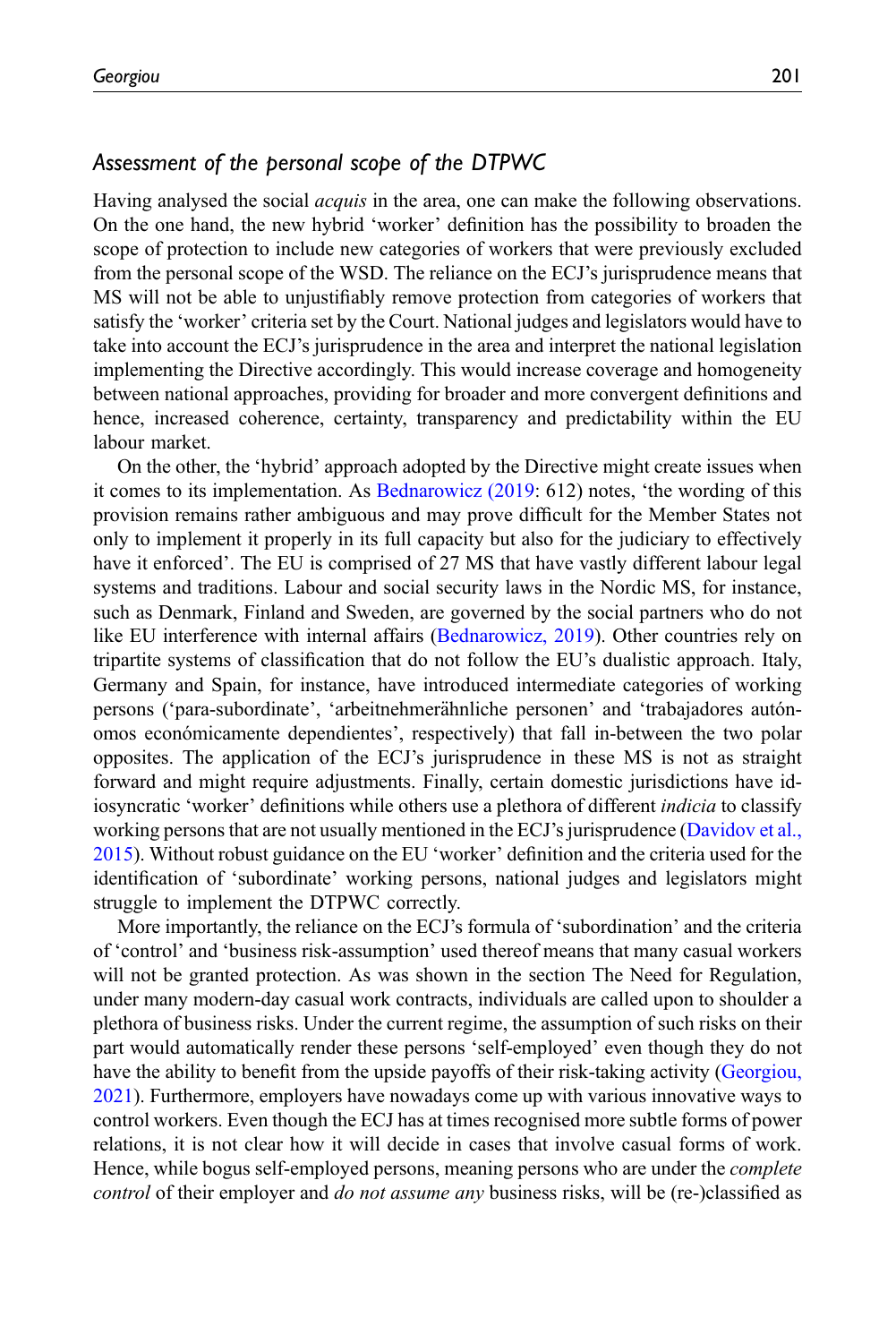'workers' and will be afforded protection under the DTPWC; the same is not necessarily true for *quasi*-subordinate workers. Those who are not under the strict control of their principal and have been made to assume a level of business risks might not be covered by domestic legislation implementing the DTPWC. Hence, even though initial estimates wanted the Directive to cover 2–3 million workers that were previously neglected by EU legislation (including 3% of platform workers) [\(European Commission, 2017c\)](#page-15-1), in reality, that figure will be much lower.

Moreover, it should be noted that some workers will not be able to take advantage of the Directive's protective provisions despite satisfying, in principle, the criteria set by the ECJ. MS can remove, on objective grounds, protection from civil servants, policemen, judges, prosecutors, investigators and other persons engaged in law enforcement services. Voluntary derogations have also been introduced for domestic workers. According to Article 1(7), MS may establish specific rules to exclude individuals acting as employers for domestic workers from the requirement to: (i) consider and respond to requests for different types of employment; (ii) provide mandatory training free of cost and (iii) provide redress mechanisms that are based on favourable presumptions in the case of information missing from the provided documents. These derogations have been introduced to accommodate the particular nature of domestic work. In these instances, the employer is not a large firm but an individual that does not usually have the ability to provide training, redress mechanisms or alternative sorts of employment. Furthermore, according to Article 1(3), MS can remove protection from extremely casual workers, defined as persons working on average less than 3 h per week in a reference period of four consecutive weeks.

Finally, a comment should be made about the counterparty of the employment relationship, namely the 'employer'. The DTPWC does not provide an 'employer' definition but allows Member States to determine the persons responsible for the execution of the employer's obligations as they are set out in the Directive. As it is stipulated, MS 'may decide that all or part of [the employer's] obligations are to be assigned to a natural or legal person who is not party to the employment relationship' (Article 1(5)).

# The material scope of the DTPWC

The DTPWC was introduced with the objective of raising employment standards through the provision of more transparent and predictable conditions regarding work. To this end, the Directive provides for an updated and more complete information package. The list of essential information employers have to provide workers with has been extended while the deadline for doing so has been reduced. While under the WSD employers had 2 months to supply workers with the relevant core information on their working conditions; under the new instrument, they have to do so on the first working day and, in any case, no later than the seventh day of work. The other secondary information referred to in Article 4(2) can be provided to the worker within the first month of starting the job. The information must be made available to the worker free of charge and must be written in a clear, transparent, comprehensible and easily accessible manner. If any changes occur in the terms of employment, the employer must inform the worker at the earliest opportunity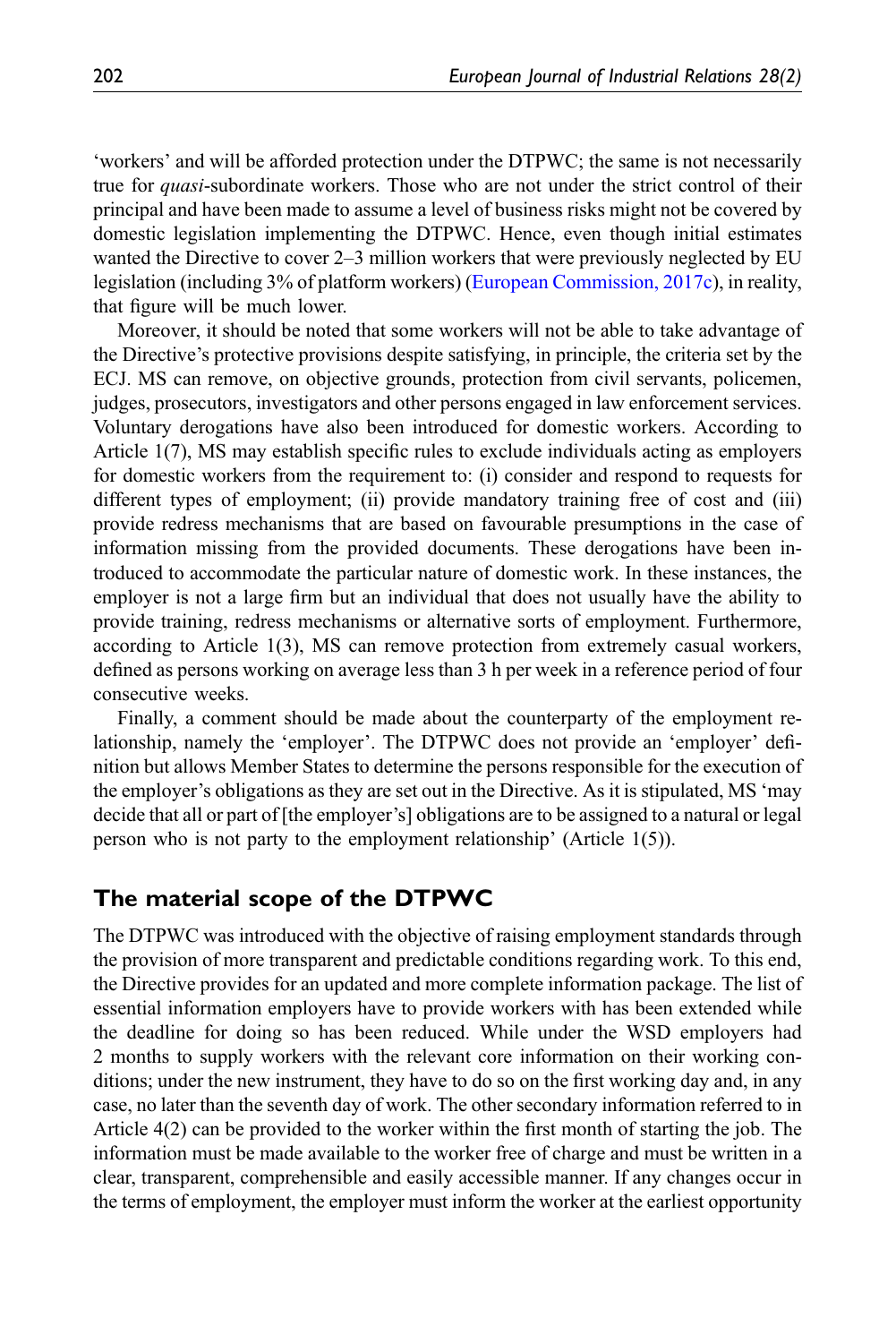and, at the latest, on the day on which the changes take effect. Where appropriate, employers must also include information regarding the laws, regulations, administrative or statutory provisions and collective agreements applicable to the employment relationship.

Additional information is to be provided to posted workers (Article 7) and to casual workers who are engaged in on-demand contracts or contracts for work under which the working pattern is entirely or mostly unpredictable (Article  $4(2)(m)$ ). In the latter case, the employer must inform the worker of: (i) the number of guaranteed paid hours; (ii) the pay for work performed in addition to those guaranteed hours; (iii) the reference hours and days within which the worker may be required to work; (iv) the minimum notice period the worker is entitled to before the start of a job and  $(v)$  the deadline for the employer to cancel a job assignment. If the employer fails to give reasonable advance notice, workers can refuse the job assignment without harming their employment status. Workers might also be entitled to compensation in the case of a late cancellation of a pre-booked assignment (Article 10(3)). The employer cannot penalise workers for turning down a job assignment offered outside the notice period (i.e. by firing them or not re-hiring them for work). If the employer subjects the workers to any adverse consequences, the latter can exercise their right to redress under Chapter IV of the DTPWC (see below).

Furthermore, the new Directive has introduced additional measures to protect zerohour workers. When no guaranteed amount of paid work is predetermined, MS have to adopt one (or more) of the following approaches to prevent abuse: (i) they can introduce limitations to the use and duration of on-demand or similar work contracts; (ii) they can establish a rebuttable presumption of an employment relationship with a minimum amount of paid hours based on the average hours worked during a given period and/or (iii) they can adopt alternative equivalent measures that would ensure the effective prevention of employers' exploitative practices (Article 11).

Exploitation is also prevented by the introduction of protective provisions that prohibit the widespread use of exclusivity or non-competition clauses. As the Impact Assessment [\(European Commission, 2017c](#page-15-1)) highlighted, there are currently 0.5–1.5 million workers in the EU that are burdened by these sorts of clauses. By restricting individuals from searching for parallel work with another employer, these clauses create hold-up situations where the worker becomes dependent upon a single employer for subsistence. To rectify this situation, the DTPWC bans the use of these types of clauses. As Article 9(1) stipulates, 'MS shall ensure that an employer neither prohibits a worker from taking up employment with other employers nor subjects a worker to adverse treatment for doing so'. MS, however, can lay down conditions for the use of incompatibility restrictions by employers on the basis of objective grounds, such as health and safety, the protection of business confidentiality, the integrity of the public service or the avoidance of conflicts of interests.

Furthermore, the DTPWC puts in place maximum limits on probationary periods (Article 8). More particularly, it is stipulated that probation periods should not exceed 6 months, apart from cases where this is in the interest of workers (i.e. absence from work due to sickness or leave) or when it is justified by the nature of the employment (i.e. executive positions or public service posts). In the case of fixed-term contracts, MS must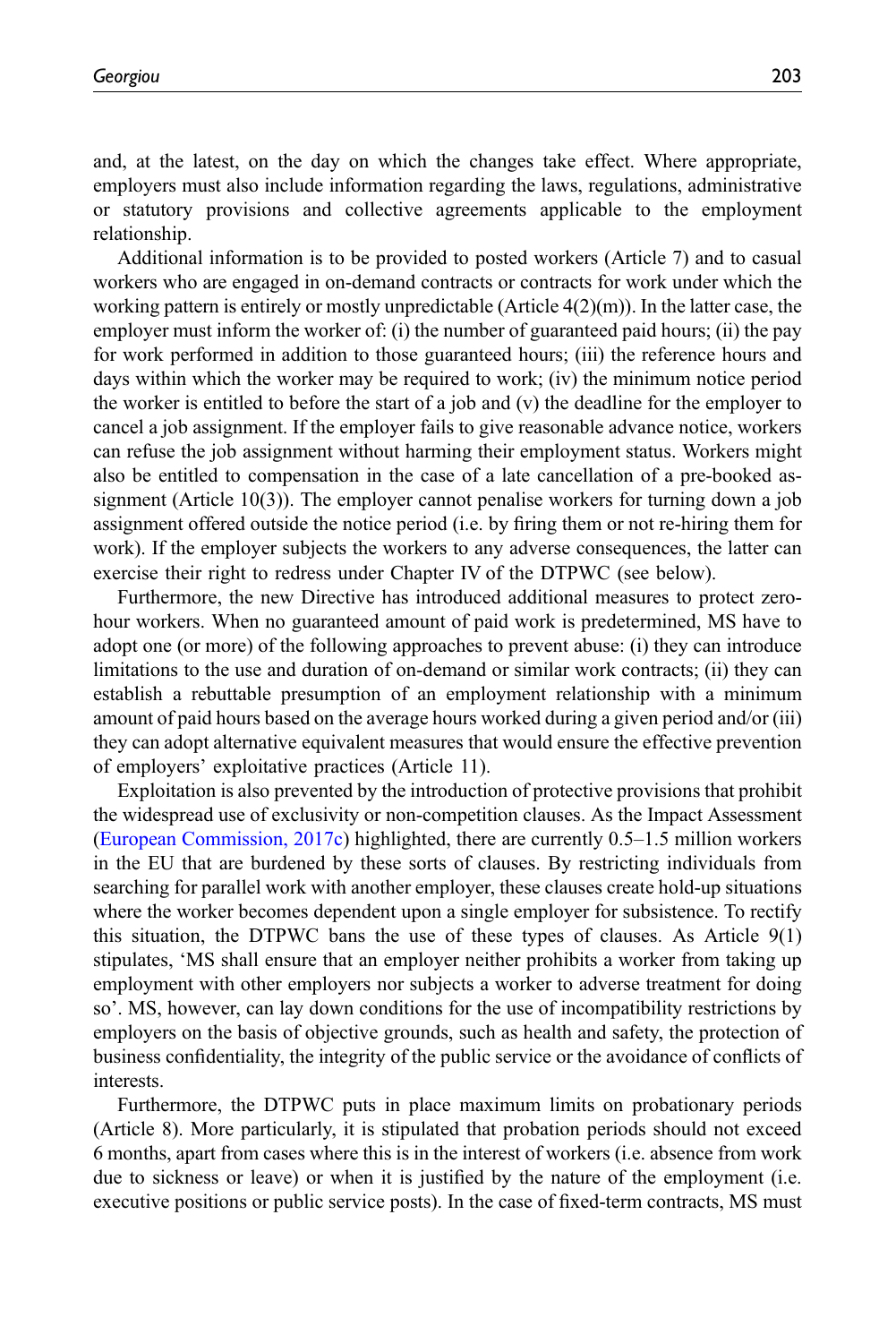ensure that the length of the probationary period is proportionate to the expected duration of the contract and the nature of the work. If the contract gets renewed, the worker should not be subjected to a new probationary period.

Moreover, the DTPWC establishes a right to cost-free training (when this is required by EU or national law) which shall be performed during working hours and count as working time (Article 13) and introduces a right to request to transition to a more predictable and secure position, provided that opportunity is available. More precisely, according to Article 12: 'MS shall ensure that a worker with at least six months' service with the same employer [...] may request a form of employment with more predictable and secure working conditions where available and receive a reasonable written reply'. If such a request is received, the employer must consider both the needs of its business as well as those of the worker. A short, generic, negative reply claiming 'limited financial capacity' would not suffice; the employer must provide detailed reasons, explaining the rationale behind their decision. However, as Lynch notes, 'a right to request a more secure and predictable form of work is not really a meaningful right for the many workers trapped in precarious and zero-hours type contracts. Much stronger provisions are needed if workers are to have a realistic route to securing a higher number of guaranteed paid hours or a less variable work schedule' ([ETUC, 2017\)](#page-16-14).

Finally, the DTPWC rectifies the previous instrument's lack of a comprehensive enforcement mechanism by establishing a right to redress (Chapter IV). When workers do not receive from the employer the relevant information stipulated by the Directive in due time, they shall be able either to benefit from favourable rebuttable presumptions introduced by the MS or to submit a complaint to a competent authority to receive adequate redress in a timely and effective manner (Article 15). Redress should also be provided for any other infringement of the rights arising from the Directive (Article 16). If the employer dismisses a worker for exercising their rights under the Directive or if they submit them to any other adverse treatment due to this reason, the worker shall be entitled to redress (Articles 17 and 18). MS are responsible for laying down the rules on penalties for non-compliance with the Directive's provisions. These penalties, however, must be effective, proportionate and dissuasive (Article 19). MS are allowed to introduce more favourable provisions to workers than those stipulated by the Directive but cannot use the instrument as grounds to reduce the level of protection already afforded to workers by national legislation (Article 20).

Overall, the DTPWC boosts workers' protections by providing them with a more comprehensive set of day-one rights. The information package provided to workers has been updated to increase clarity vis-à-vis working conditions. This way, employment standards are raised through the provision of more transparent and predictable conditions regarding employment. The introduction of complementary measures for zero-hour workers, the prohibition of burdensome exclusivity clauses and abusive probationary periods, the establishment of an enforcement mechanism and the introduction of a right to request to transition to a more secure and predictable type of employment are all positive steps towards combating the extreme casualisation of work.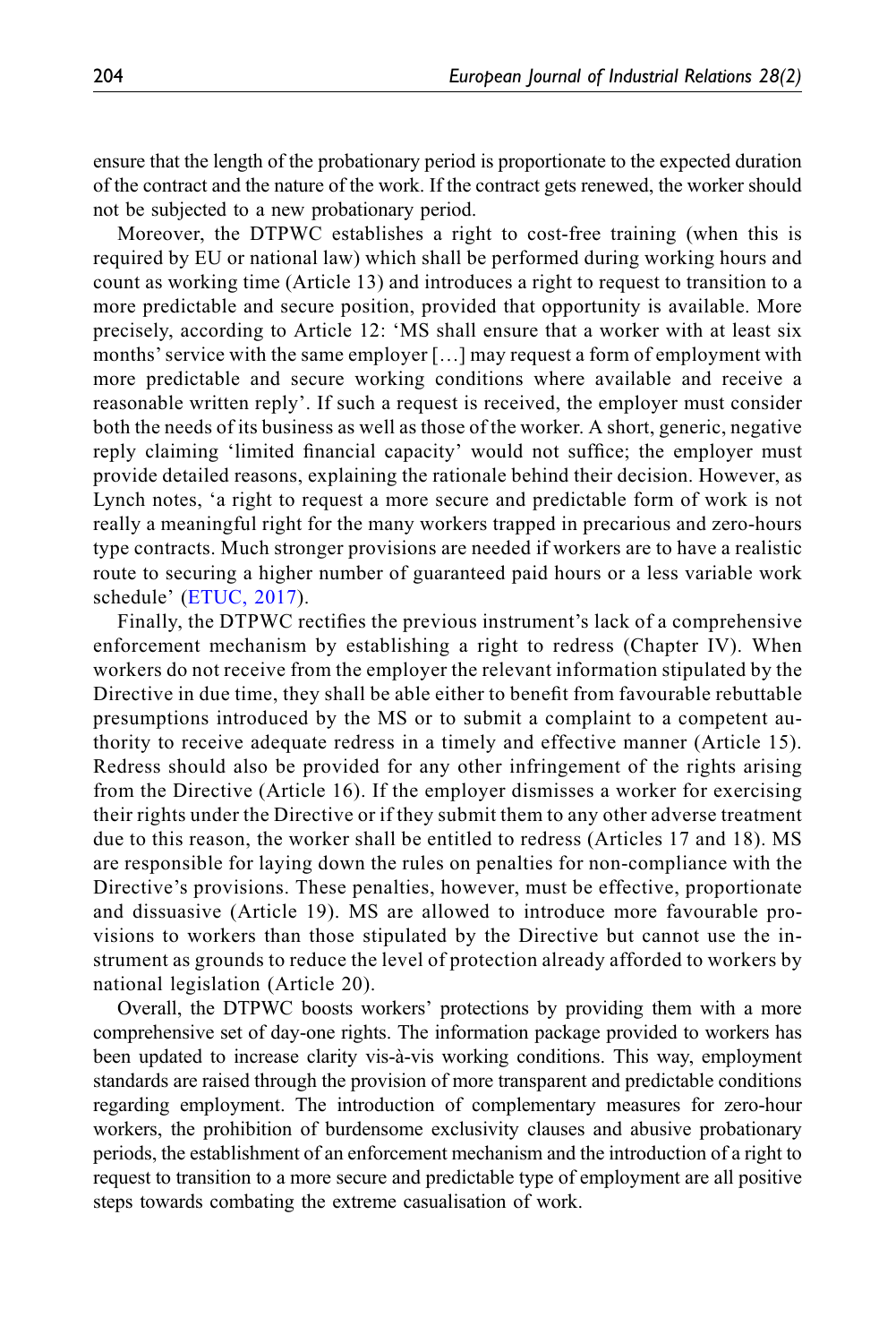### Concluding remarks and ways forward

The adoption of a new legally binding instrument in the field of employment should be welcomed as a big accomplishment. The DTPWC rectifies some of the deficiencies of the WSD by increasing workers' rights. More precisely, the material scope of the Directive has been extended to provide greater protection to persons engaged in new and casual forms of employment. Complementary measures have been introduced for on-demand workers, while enforcement mechanisms have been put in place to ensure that workers have a right to redress. At the same time, the personal scope of the Directive remains rather ambiguous, making it unclear how far the coverage extends. While the reference to the ECJ's jurisprudence may provide protection to a larger category of workers, it does not go far enough so as to capture individuals who are not under the strict control of the employer and have been made to assume business risks. Hence, despite its seemingly broad personal scope, the DTPWC may not cover many of the casual workers it originally aspired to.

Since the adoption of the DTPWC, the EU has introduced other soft law and hard law instruments that boost workers' protection. More precisely, the EU has adopted the revised Work-Life Balance Directive (2019/1158) and the Council Recommendation on Access to Social Protection for Workers and the Self-Employed. The latter instrument increases platform workers' protection by asking MS to commit to extend the coverage of their social security systems to include all types of employment, including selfemployment. More precisely, the Council Recommendation calls upon Member States to: (i) allow non-standard workers and the self-employed to enrol into social security schemes; (ii) take measures to ensure that non-standard workers and the self-employed can build up and take up adequate social benefits so that they are effectively and adequately covered and (iii) increase transparency regarding social security systems and rights. In achieving these goals, the Commission will support the MS through dialogue and mutual learning activities as well as through the establishment of a monitoring framework that will follow the implementation of the Recommendation in the different MS.

Moreover, the Commission has recently launched two public consultations on: (i) Collective Bargaining for the Self-employed and (ii) Improving the Working Conditions in Platform Work. Under the current EU framework, only associations of workers are allowed to bargain collectively for the amelioration of their working conditions [\(C-67/96,](#page-17-27) [Albany](#page-17-27)). If associations of self-employed persons conclude collective bargaining agreements, they face the risk of being found liable for breaching competition law provisions and might be subjected to large fines [\(C-180 to 184/98, Pavlov](#page-17-23)). The only exception allowed is for those who are falsely self-employed. As the ECJ found in [FNV](#page-17-9) [Kunsten \(C-413/13\),](#page-17-9) the self-employed who 'cannot independently determine their own conduct on the market' and 'do not bear any of the financial or commercial risks of the activity'should be re-classified as 'workers' and should be allowed to bargain collectively for their rights.

Even though, with its decision in FNV Kunsten the ECJ accorded collective labour rights to fully dependent self-employed workers (*de facto* employees), it did not go far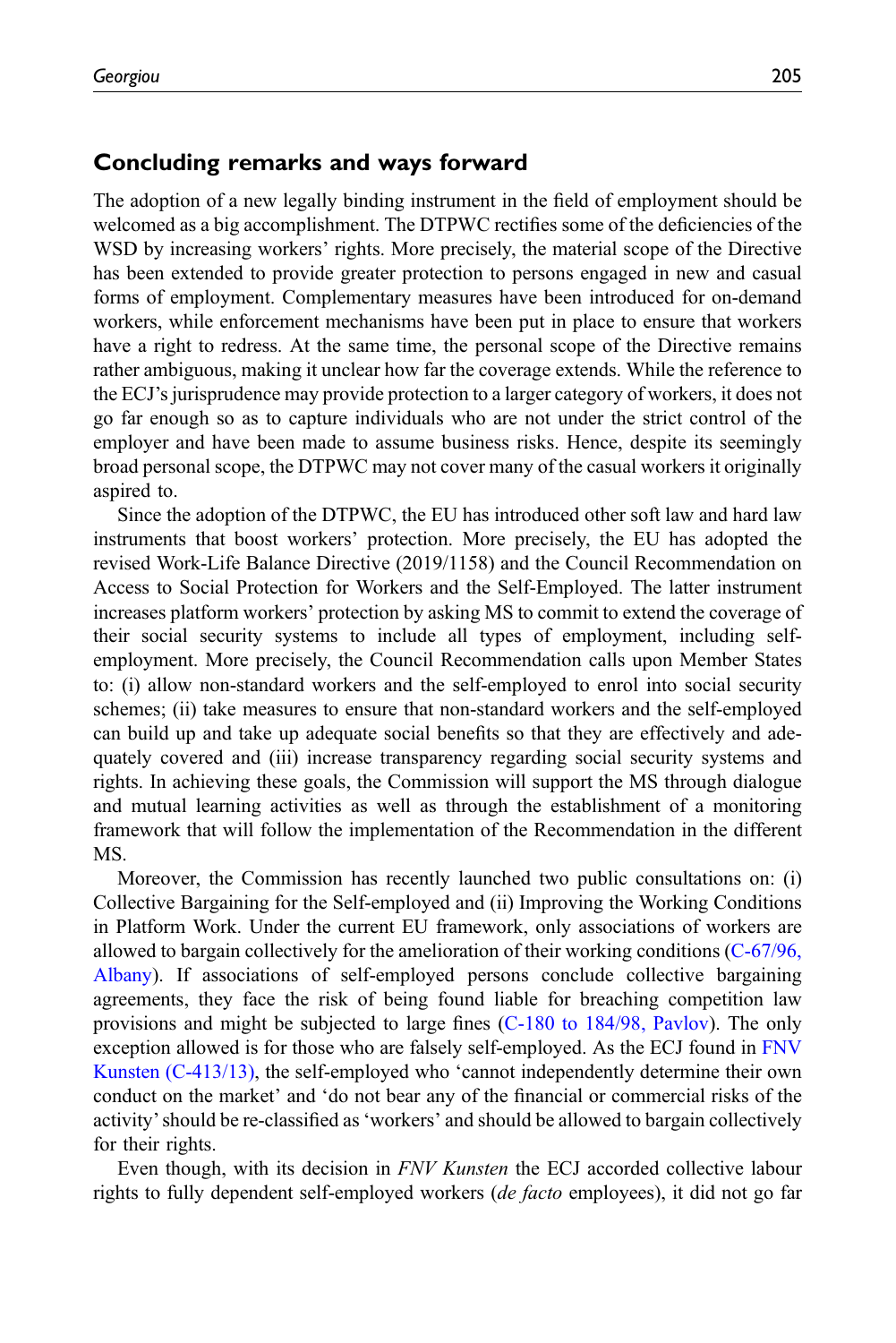enough so as to guarantee protection for *quasi*-subordinate workers. The European judges prompted national courts to re-classify only those individuals who are blatantly 'bogus self-employed'. Those, on the other hand, who are not under the direct control of their principal and bear a level of business risks will not escape the 'antitrust menace' [\(Stefano](#page-16-15) [De, 2017:](#page-16-15) 190). As Lao observes, the current exclusion of independent contractors from collective bargaining 'emerged in an era that did not contemplate the new hybrid work relationships that are characteristic of the gig economy' [\(Lao, 2018:](#page-16-16) 1547). Under the current framework, platform workers and other workers engaged in casual forms of work will not be able to take advantage of the 'FNV Kunsten exception'. Hence, not only are these individuals usually excluded from EU labour and social protection legislation, but they are also unable – because of competition law restraints – to bargain collectively for their rights ([Doherty and Franca, 2020;](#page-15-10) [Schiek and Gideon, 2018\)](#page-16-17). Aware of these challenges, the Commission launched on 30 June 2020 a public consultation to address the issue. Subject to the outcome of the impact assessment, the Commission is expected to adopt an initiative by the end of 2021.

Furthermore, in its 2021 Work Programme, the Commission recognised that 'there is a growing uncertainty on a number of issues [concerning] platform-based work, […] including employment status, working conditions, access to social protection, and access to representation and collective bargaining'. It, therefore, committed itself to propose ways to improve the labour conditions for platform workers. On 24 February 2021, the Commission launched a first-stage consultation of the social partners on how to improve the working conditions for people working through digital labour platforms. Article 154(2) TFEU provides for a second stage consultation of the social partners for proposals in the social policy field based on Article 153 TFEU. As the Commission announced, unless social partners decide to enter into negotiations among themselves, following the first or the second stage of the consultation, it intends to put forward a legislative initiative by the end of 2021.

This can take one (or more) of the following approaches. First, the Commission could propose the adoption of a Directive that focuses solely on the responsibilities of platforms towards the persons who provide services through their site or app, regardless of their employment status. This way, the question of whether platform workers are 'workers' or 'self-employed' is avoided altogether and instead, attention is paid to the rights of the persons who provide services through platforms [\(Prassl and Risak, 2016\)](#page-16-18).

A second option is for the Commission to introduce a classification test similar to the 'ABC test' adopted by the Californian Supreme Court in Dynamex [\(Dynamex Operations](#page-17-28) [West, 2018\)](#page-17-28). Under the ABC test, a person would be classified as a 'worker' unless the putative employer can prove (cumulatively) that (a) the person is free from the control and direction of the hiring entity in connection with the performance of the work, both under the contract and in fact; (b) the person performs work that is outside the usual course of the hiring entity's business and (c) that the person is customarily engaged in an independently established trade, occupation or business of the same nature as the work performed. Essentially, the 'ABC test' would reverse the onus of proof by establishing a rebuttable presumption of employment status for all platform workers.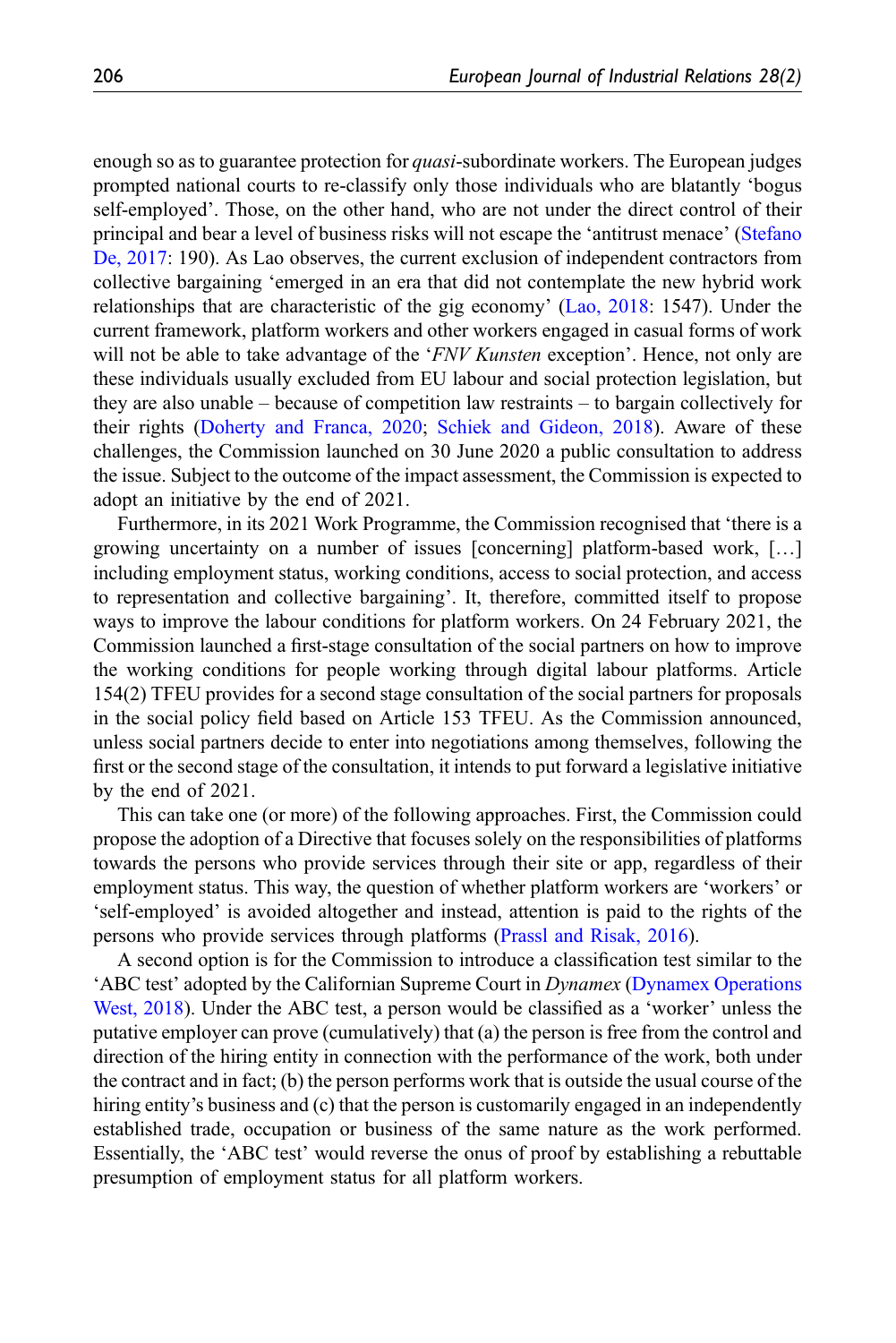Finally, the Commission could clarify the legal status and rights of platform workers. This could be done in two ways. First, the Commission could provide a list of indicia national and European judges and regulators have to take into account when classifying persons who provide services through digital labour platforms. This is, for instance, the approach adopted by the ILO in Recommendation 198. Second, the Commission could propose the adoption of a broader EU 'worker' definition that would cover platform workers as well as other persons engaged in casual forms of work.

It has been suggested elsewhere that the EU would benefit from the adoption of an alternative 'risk' criterion that is based on the 'involuntary assumption of business risks' measured by the 'inability of a person to spread his risks' ([Georgiou, 2021](#page-16-6)). The rationale behind this conceptualisation is the following: when persons do not have the ability to spread their business risks (because, for example, they have little or no capital, have made sunk or job-specific investments, have no employees, have no alternative sources of income and/or have little or no control over the business strategy), they are not in a position to make truly free choices. In these instances, the persons are constrained by the lack of alternatives that force them to accept whatever terms are being offered. Since the assumption of business risks on their part in these circumstances cannot be said to be an expression of the persons' free will, the State has legitimate reason to intervene and reclassify them as subordinate 'workers'. By contrast, when persons have the ability to spread their business risks (because, for example, they can pass them on to consumers/ clients through the mechanism of price, have significant capital, have employees of their own and/or have multiple sources of income), the assumption of such risks on their part is presumed to constitute a genuine choice. In these instances, the persons have taken on the business risks accepting the concomitant 'risk' of being classified as 'self-employed'. Therefore, the State has no legitimate reason to interfere with their choice (as that is expressed in the contract) and re-classify them as 'workers'. Individuals who can spread their risks can decide to be engaged under contracts for work either as subordinate 'workers' or as 'independent contractors', making in each case the trade-offs they deem desirable and necessary. While the proffered approach does not make a radical departure from existing case law, it constitutes a refinement tailored to correspond to recent market conditions. It can easily be adopted by EU judges and legislators as it does not stray far from existing jurisprudence: it still relies on the concept of 'risk', albeit with a different focus. Acting alongside the criterion of 'control', this alternative 'risk'-based criterion would allow for a broader conceptualisation of the EU notion of 'worker'. More particularly, it would expand the scope of protection to include platform and other casual workers who are currently excluded from the EU 'worker' definition.

Overall, in recent years, the EU has taken several steps to increase the level of protection afforded to workers. After a long period of inactivity, the Commission is finally displaying a more social face, moving away from the hard 'flexicurity agenda' ([Fredman,](#page-16-19) [2004\)](#page-16-19) and the strong neo-liberal discourses that dominated its polices over the last few decades. Instead, the EU is finally showing its willingness to modernise its labour and social *acquis* to ensure that it corresponds to recent market conditions. The adoption of the DTPWC and the launch of the two recent initiatives on collective bargaining and platform work constitute positive steps towards providing more protection to casual workers. It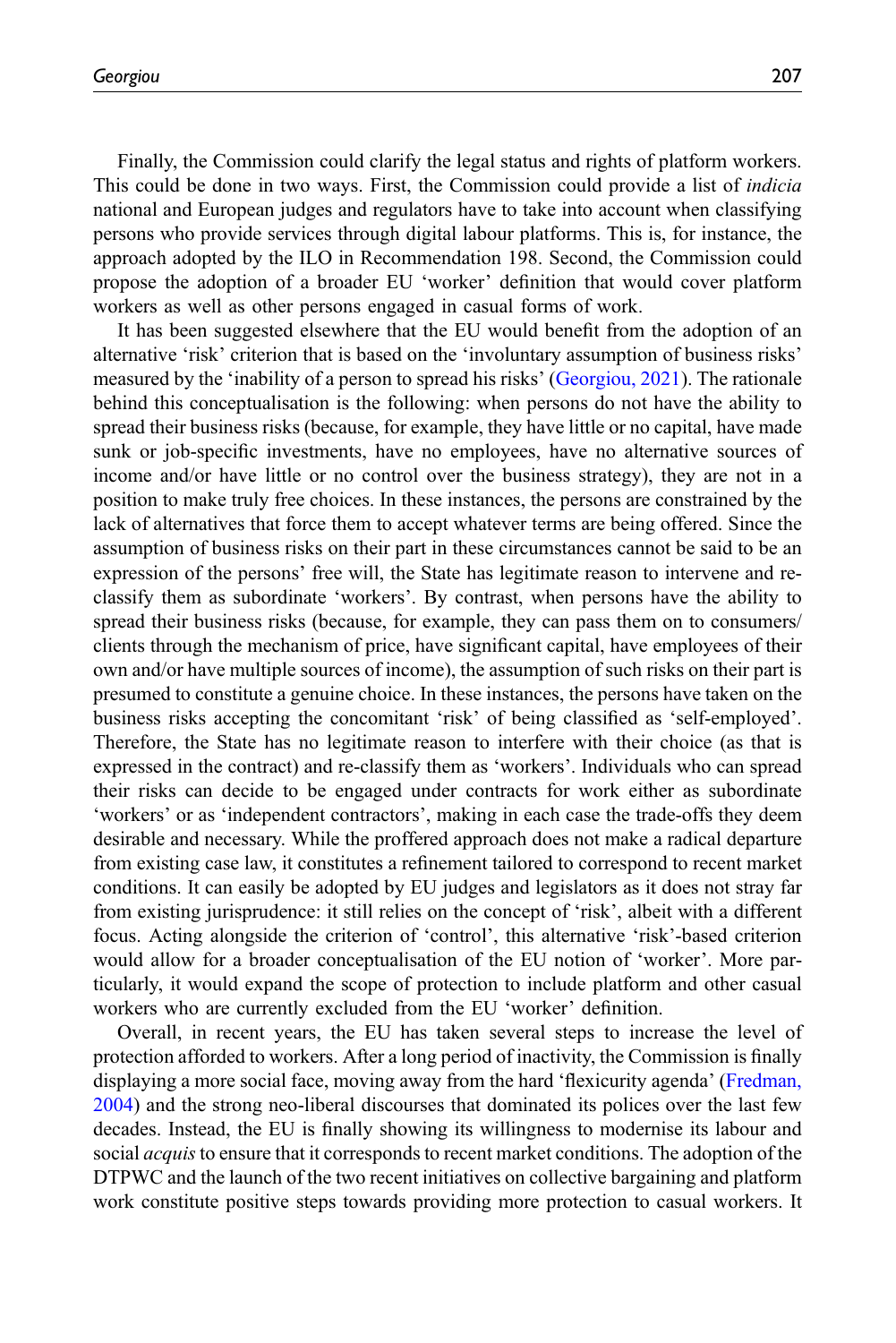remains to be seen whether the EU will succeed in introducing more worker-protective legislation or whether any such attempts will prove to be nothing more than a Sisyphean task.

#### Acknowledgments

The author would like to thank the Onassis Foundation (Scholarship ID: F ZQ 016-1/2020-2021), the Cambridge Arts and Humanities Research Council and the Cambridge Trust for their support.

### Funding

The author(s) received no financial support for the research, authorship and/or publication of this article.

### ORCID iD

Despoina Georgiou **b** <https://orcid.org/0000-0001-6940-0908>

### **References**

- <span id="page-15-4"></span>Aloisi A (2016) Commoditized workers: case study research on labour law issues arising from a set of 'ondemand/gig economy' platforms. Comparative Labour Law & Policy Journal 37(3): 653–690.
- <span id="page-15-8"></span>Bednarowicz B (2019) Delivering on the European pillar of social rights: the new directive on transparent and predictable working conditions in the European Union. Industrial Law Journal 48(4): 604–623.
- <span id="page-15-6"></span>Böheim R and Muehlberger U (2006) Dependent Forms of Self-Employment in the UK: Identifying Workers on the Border between Employment and Self-Employment. IZA Discussion Paper No. 1963.
- <span id="page-15-5"></span>Caroli E and Godard M (2016) Does job insecurity deteriorate health? Health Economics 25(2): 131–147.
- <span id="page-15-3"></span>Cherry M and Aloisi A (2017) 'Dependent contractors' in the gig economy: a comparative approach. American University Law Review 66(3): 635–689.
- <span id="page-15-9"></span>Davidov G, Freedland M and Kountouris N (2015) The Subjects of Labor Law: "Employees" and Other Workers. Jerusalem, Israel: Hebrew University of Jerusalem Legal Studies Research Paper Series. No. 15-15.
- <span id="page-15-10"></span>Doherty M and Franca V (2020) Solving the 'gig-saw'? Collective rights and platform work. Industrial Law Journal 49(3): 352–376.
- <span id="page-15-2"></span>Eurofound (2015) New Forms of Employment. Luxembourg: Publications Office of the European Union.
- <span id="page-15-7"></span>European Commission(2017a) First Phase Consultation of Social Partners on a Possible Revision of the Written Statement Directive in the Framework of the European Pillar of Social Rights, C(2017) 2611 final, 2. Brussels: European Commission.
- <span id="page-15-0"></span>European Commission (2017b) REFIT Evaluation of the 'Written Statement Directive' (91/533/ EEC). SWD 205 final. Brussels: European Commission, 6.
- <span id="page-15-1"></span>European Commission (2017c) IMPACT ASSESSMENT Accompanying the Proposal for a Directive of the European Parliament and of the Council on Transparent and Predictable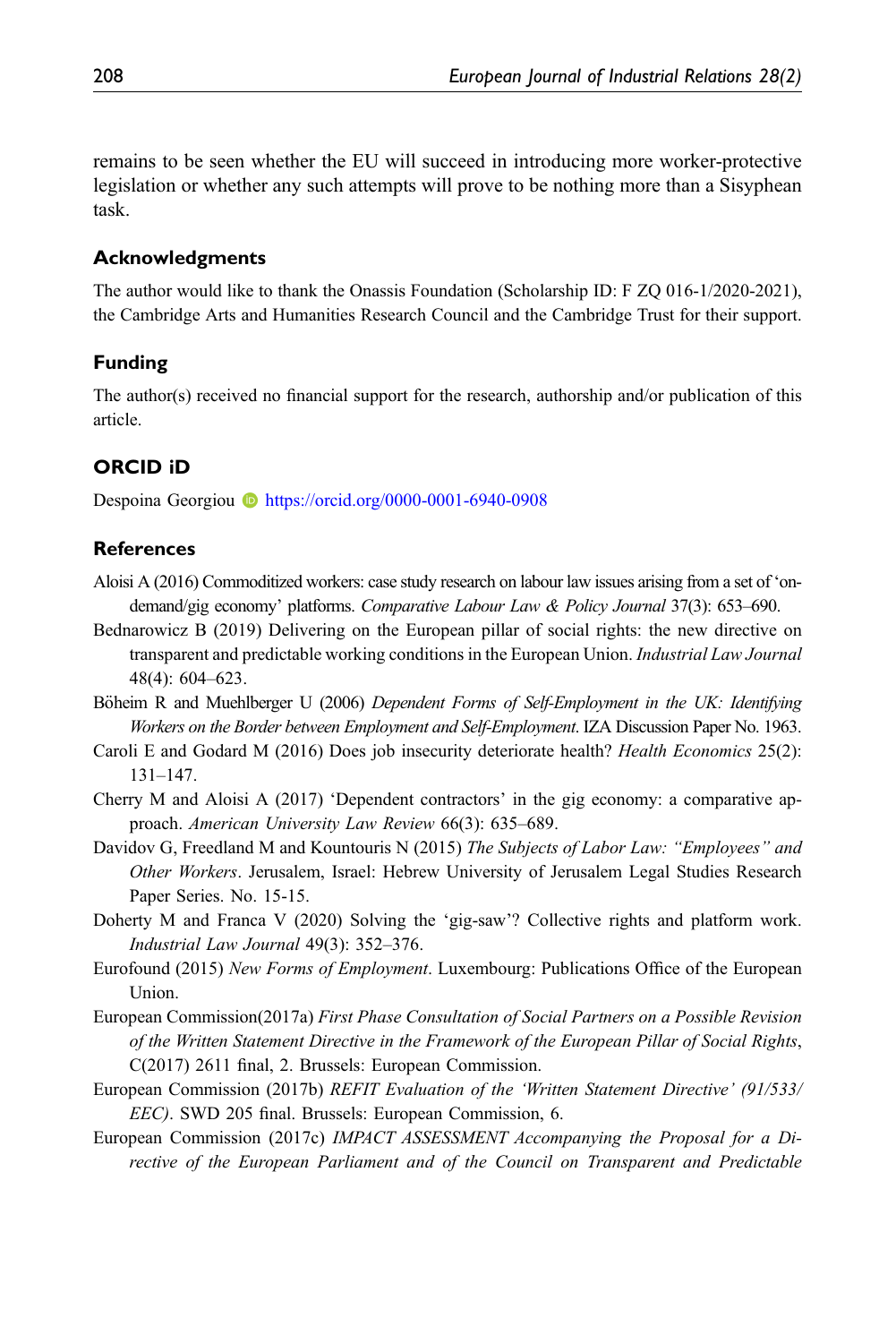Working Conditions in the European Union, SWD(2017) 478 final. Brussels: European Commission, 17.

- <span id="page-16-14"></span>ETUC (2017) Directive on Transparent and Predictable Working Conditions: A First Major Step Forward but Weaker than Expected. Brussels, Belgium: ETUC. Available at: [https://www.etuc.org/en/](https://www.etuc.org/en/pressrelease/directive-transparent-and-predictable-working-conditions-first-major-step-forward) [pressrelease/directive-transparent-and-predictable-working-conditions-](https://www.etuc.org/en/pressrelease/directive-transparent-and-predictable-working-conditions-first-major-step-forward)first-major-step-forward.
- <span id="page-16-19"></span>Fredman S (2004) Women at work: the broken promise of flexicurity. Industrial Law Journal 33(4): 299–319.
- <span id="page-16-6"></span>Georgiou D (2021) 'Business risk-assumption' as a criterion for the determination of EU employment status: a critical evaluation. Available at: DOI: [10.1093/indlaw/dwaa031.](https://doi.org/10.1093/indlaw/dwaa031)
- <span id="page-16-2"></span>Irani L (2015) Difference and dependence among digital workers: the case of Amazon mechanical turk. South Atlantic Quarterly 114(1): 225–234.
- <span id="page-16-7"></span>Kleppa E, Sanne B and Tell GS (2008) Working overtime is associated with anxiety and depression: the Hordaland health study. Journal of Occupational & Environmental Medicine 50(6): 658–666.
- <span id="page-16-12"></span>Kountouris N (2018) The concept of 'worker' in European labour law: fragmentation, autonomy and scope. Industrial Law Journal 47(2): 192–225.
- <span id="page-16-8"></span>Kuhn KM (2016) The rise of the "gig economy" and implications for understanding work and workers. Industrial and Organizational Psychology 9(1): 157–162.
- <span id="page-16-16"></span>Lao M (2018) Workers in the 'gig economy': the case for extending the antitrust labor exemption to them. UC Davis Law Review 51: 1543–1587.
- <span id="page-16-13"></span>Lianos I, Countouris N and De Stefano V (2019) Re-thinking the competition law/labour law interaction: promoting a fairer labour market. *European Labour Law Journal* 10(3): 291–333.
- <span id="page-16-0"></span>Multimedia Centre (2018) Transparent and predictable working conditions in the European union: extracts from the vote, statement by Enrique Calvet Chambon, Rapporteur, and illustrative shots. *Multimedia Centre*. Available at: [https://multimedia.europarl.europa.eu/en/working](https://multimedia.europarl.europa.eu/en/working-conditions-european-union-vote_I161743-V_v)conditions-european-union-vote I161743-V v.
- <span id="page-16-9"></span><span id="page-16-5"></span>OECD (2014) Employment Outlook. Paris, France: OECD.
- Prassl J (2018) Humans as a Service: The Promise and Perils of Work in the Gig Economy. Oxford, UK: Oxford University Press.
- <span id="page-16-18"></span>Prassl J and Risak M (2016) Uber, taskrabbit, and Co.: platforms as employers? Rethinking the legal analysis of crowdwork. CLLPJ 37(3): 619–651.
- <span id="page-16-10"></span>Perulli A (2003) Economically Dependent/Quasi-Subordinate (Parasubordinate) Employment. Legal, Social and Economic Aspects. Luxembourg: European Commission.
- <span id="page-16-3"></span>Sanders DE and Pattison P (2016) Worker characterization in a gig economy viewed through an uber centric lens. Southern Law Journal 26(2): 297–320.
- <span id="page-16-17"></span>Schiek D and Gideon A (2018) Outsmarting the gig-economy through collective bargaining - EU competition law as a barrier? CETLS Online Paper Series 6.
- <span id="page-16-4"></span>Stefano De V (2016) The Rise of the 'Just-in-Time' Workforce: On-Demand Work, Crowdwork and Labour Protection in the 'Gig-Economy'. Geneva, Switzerland: International Labour Organization.
- <span id="page-16-15"></span>Stefano De V (2017) Non-standard work and limits on freedom of association: a human rights-based approach. ILJ 46(2): 185–207.
- <span id="page-16-11"></span>Supiot A (2001) Beyond Employment: Changes in Work and the Future of Labour Law in Europe. Oxford, UK: Oxford University Press.
- <span id="page-16-1"></span>Todoli-Signes A (2017) The 'gig economy': employee, self-employed or the need for a special employment regulation? Transfer: European Review of Labour and Research 23(2): 193–205.